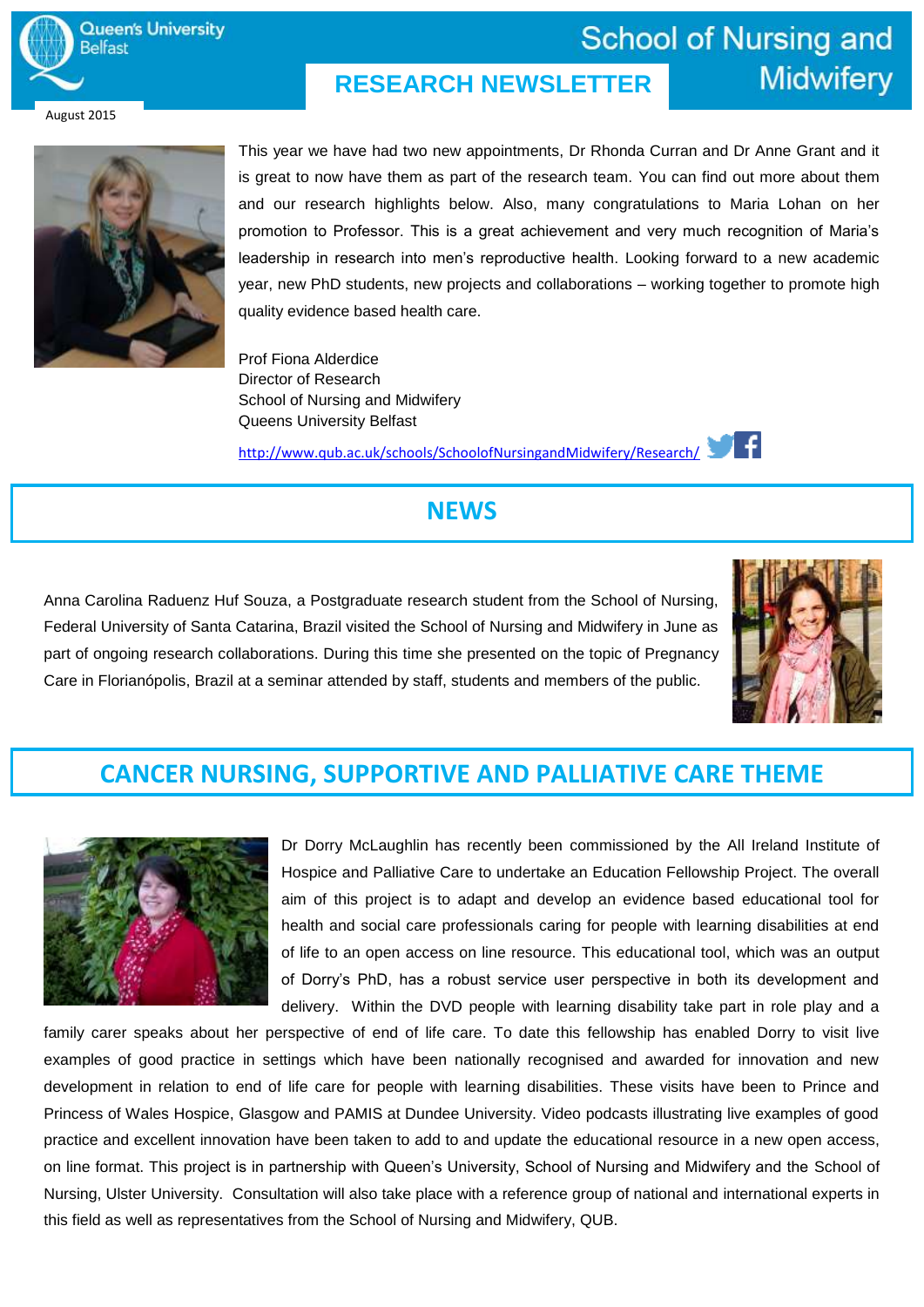

# **RESEARCH NEWSLETTER**

# **School of Nursing and Midwifery**

### **MATERNAL AND CHILD HEALTH THEME**

#### **NI Science Festival**

The School of Nursing and Midwifery took part in the recent NI Science Festival as part of the Research Impact series of events, organised by the Queen's Research and Enterprise Directorate and the NI Science Festival. Professor Fiona Alderdice, Dr Rhonda Curran, Dr Fiona Lynn and Dr Oliver Perra showcased the launch of the Parent and Baby LAB. The Parent and Baby LAB was established to develop simple, low cost assessments and interventions that enhance family well-being and impact development.



Pictured in the photo are Dr Oliver Perra, Dr Fiona Lynn and Dr Rhonda Curran

#### **New Staff**



Rhonda Curran joined the School in November 2014 as a Research Fellow aligned with the Maternal and Child Health research theme. Within the School Rhonda is responsible for coordination of the Parent and Baby LAB: Learning About Baby Together, is involved in the NI survey of women's experience of maternity care and is currently focusing on a scoping review on cytokines as biomarkers of inflammation in pregnancy. In 2007 Rhonda obtained her PhD in immunodiagnostics ("Improved diagnosis of botulism") through the School of Biological Sciences, QUB. She previously worked as a post-doctoral Research Fellow in the School of Pharmacy,

QUB, on a Bill and Melinda Gates Foundation/Wellcome Trust funded "Mucosal HIV Vaccine Project", one of 43 projects that formed the Grand Challenges in Global Health Initiative. The project involved the development of novel antigen design and female-controlled mucosal delivery strategies for sustained mucosal protection against HIV-1 infection. In 2009 Rhonda was awarded an immunology themed research-lectureship in Macromolecular Drug Delivery within the School of Pharmacy, subsequently obtaining her PGCHET and fellowship of the Higher Education Academy. In 2011 Rhonda moved to join the Centre for Maternal, Fetal and Infant Research in the Institute of Nursing and Health Research, at UU, to Project Manage a European Research Network – EUROCAT: European Surveillance of Congenital Anomalies.

\_\_\_\_\_\_\_\_\_\_\_\_\_\_\_\_\_\_\_\_\_\_\_\_\_\_\_\_\_\_\_\_\_\_\_\_\_\_\_\_\_\_\_\_\_\_\_\_\_\_\_\_\_\_\_\_\_\_\_\_\_\_\_\_\_\_\_\_\_\_\_\_\_\_\_\_\_ Dr Anne Grant commenced employment in the School of Nursing at QUB in January 2015 as a lecturer in mental health

nursing. Her broad area of research interest is family focused practice and supports for vulnerable families. Her specific research interests are parental mental illness, early interventions for families when parents have mental illness and workforce capacity in relation to family focused practice. In 2014 she completed her PhD at Monash University in Australia.



In her PhD, she used a mixed methods study to examine psychiatric nurses' practice with parents who have mental illness and their children in adult mental health services across Ireland. Throughout her

PhD and since completion, Anne has had an opportunity to work alongside a group of international researchers brought together by a collaborative research initiative co-ordinated by Monash University, with members from nursing, psychology, sociology and psychiatry. As a member of this group she is contributing to ongoing projects around workforce initiatives in the field of parental psychopathology. Anne also works closely with the HSCB in her contribution to the Northern Irish Think Family Initiative. Going forward she hopes to develop knowledge and skills in relation to designing and testing interventions for parents and children in this and related contexts as well as contributing to research that investigates and develops workforce capacity in relation to Family Focused Practice.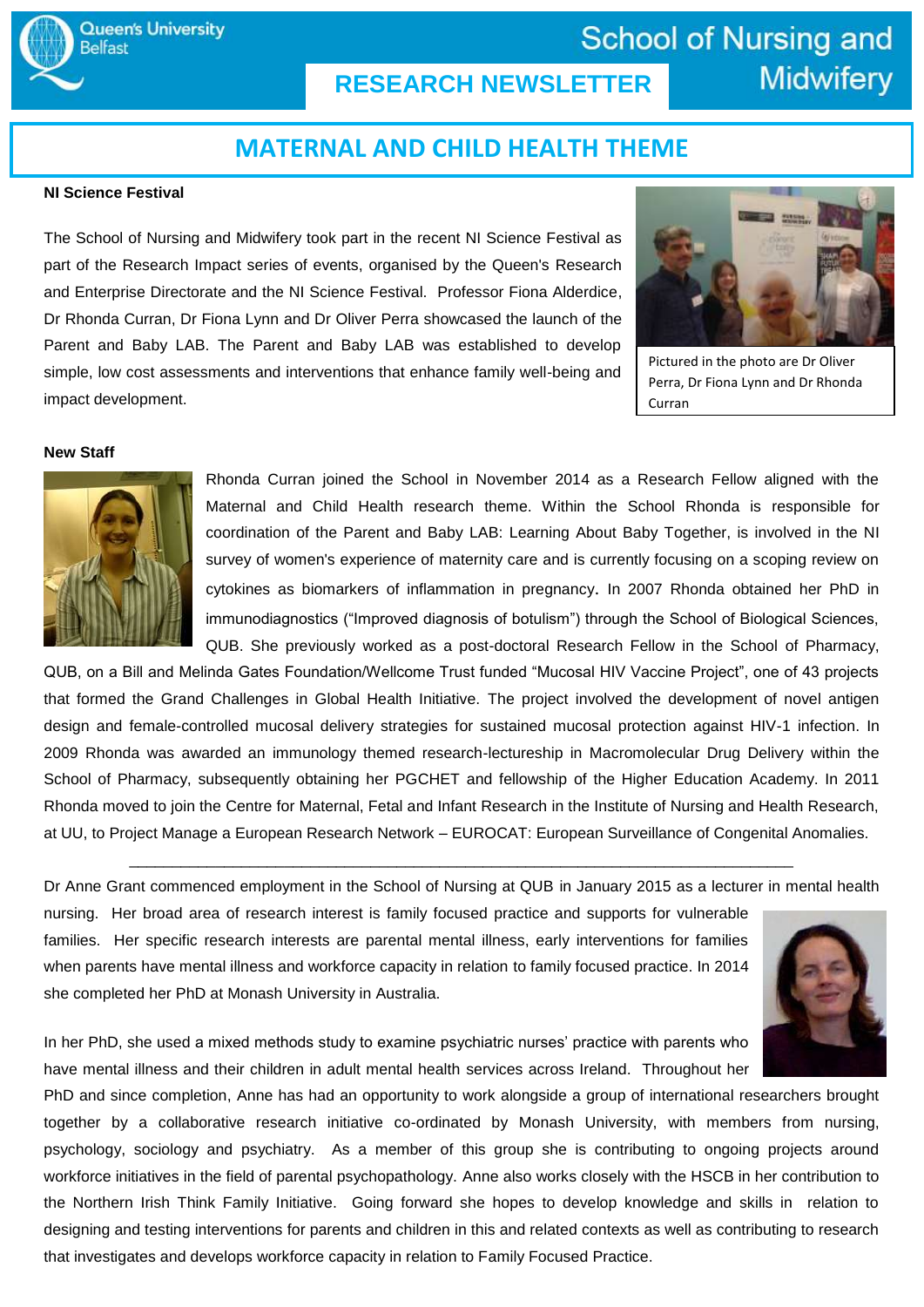# **RESEARCH NEWSLETTER**

**School of Nursing and Midwifery** 

### **PATIENTS AND THE PUBLIC**

#### **Annual Public Lecture of the Sexual Rights and Reproductive Health of Young People (SIG)**

On 12<sup>th</sup> February 2015, Dr. Julia Bailey, a speciality doctor in community sexual health and clinical senior lecturer in Primary Care at University College London, was welcomed as guest speaker at the 'Annual Public Lecture of the Sexual Rights and Reproductive Health of Young People'. Dr Bailey spoke about 'Internet and mobile phone interventions for sexual health–possibilities, pitfalls and potential.' Mary Crawford, director of Brook NI, provided a response to the main talk.

The event was very well attended by researchers from across numerous schools within Queen's and representatives from external organisations, such as the Public Health Agency, NSPCC and the Health and Social Care Trusts, to name but a few. Dr Bailey also facilitated a workshop the following day on 'Developing digital interventions for relationship and sexuality education. Dr. Maria Lohan, convenor of the special interest group



Some of the attendees at the workshop. QUB PhD students E Agnew (School of Law), K Gillespie & M Templeton (School of Nursing and Midwifery), M. Cross (Belfast H&SCT), Dr J Bailey (UCL), G McKeever (NSPCC) and G Shorter (Lecturer in Health Sciences, UU).

commented, "This seminar provided fantastic practical insight into how to develop well-designed digital interventions in partnership with key stakeholders and end users."



### **Awards**

The Women with Diabetes Team were runners up of the Women's Health Award 2015 at the prestigious British Medical Journal Awards in London for their Diabetes Preconception Website. Developed by researchers in the School of Nursing and Midwifery in conjunction with the South Eastern and Belfast Health and Social Care Trusts, the resource is aimed at women with diabetes and healthcare professionals who care for them.

Professor Fiona Alderdice, Professor Linda Franck (UCSF) and Dr Rhonda Curran have been awarded a Tiny Life grant for £49,676 for the project "Preparing to Care for Baby" which will work with families to develop an understanding of their perspectives and needs when their babies are in a neonatal unit and to use this knowledge to develop web-based resources to improve the quality of care for infants during and after the transition home.

Many congratulations to Dr Carmel Kelly who won the prestigious Royal College of Nursing NI Nurse Researcher of the Year award in May for her work on pregnancy in the context of HIV infection, especially the development of the eLearning resource HIV and pregnancy: Prepared to care.